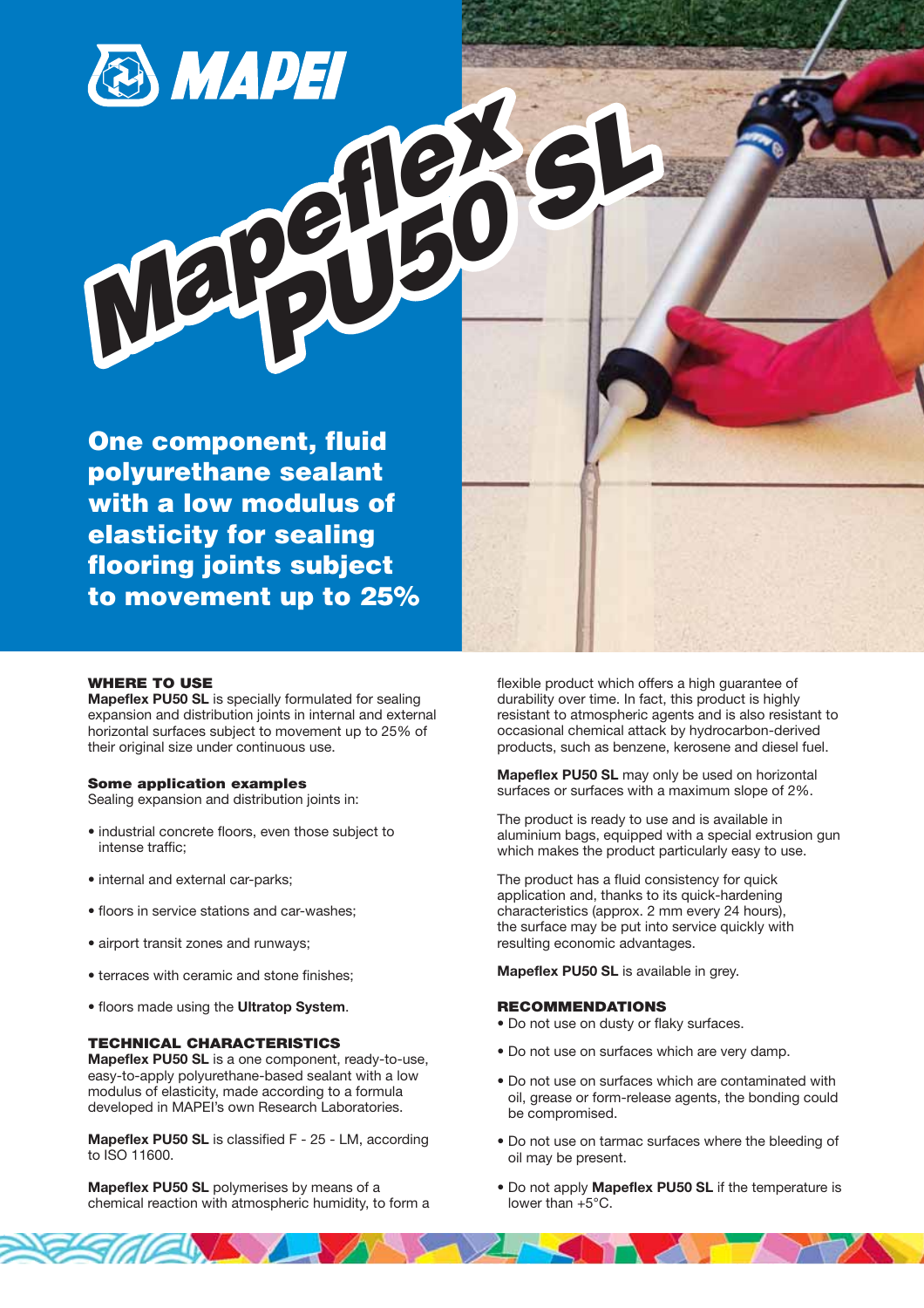

#### **APPLICATION PROCEDURE Preparation of the surface to be sealed**

All the surfaces to be sealed must be dry, sound and free of dust, crumbly parts, oil, grease, wax and old paint.

To guarantee that the sealant works correctly, it must be free to stretch and expand in the joint. Therefore, it is important that **Mapeflex PU50 SL** only bonds perfectly to the side walls of the joint, and must not touch the bottom.

The size of the joint must be calculated so that, when in service, it expands less than or equal to 25% of its initial size.

To regulate the depth of **Mapeflex PU50 SL** and to avoid it sticking to the bottom of the joint, **Mapefoam** closed-cell, expanded polyurethane flexible cord with a suitable diameter must be inserted beforehand in the joint.

The depth of the sealant is defined according to the table below:

| Width/depth ratio |       |       |  |  |
|-------------------|-------|-------|--|--|
| Size of the joint | Width | Depth |  |  |
| $0-10$ mm         |       |       |  |  |
| 10-30 mm          | 2     |       |  |  |

To avoid the sealant spreading out of the joint, and to leave an attractive finish, we recommend using masking tape around the joints.

**Mapeflex PU50 SL** bonds well even without the use of a primer on substrates which are solid, free of dust and perfectly clean and dry. We recommend applying **Primer AS** if the surface in concrete, mortar, wood, natural stone and cotto is not solid enough, if it has a slightly powdery surface or if the joints are subject to high mechanical stress or frequent, prolonged contact with liquids.

We also recommend applying **Primer AS** on cementitious surfaces which are still fresh.

If **Mapeflex PU50 SL** is applied on nonabsorbent surfaces, such as iron, steel, aluminium, copper, ceramic, clinker, glass or zinc-plated or painted sheet, its bonding capacity is good. However, to further improve bonding, we recommend that, under certain conditions, the material is treated with **Primer M**.

### **Application of Primer AS**

Apply **Primer AS** (one component, transparent, epoxy-isocyanate primer in solvent for absorbent substrates) around the edges of the joint. According to the porosity

of the substrate, two coats of **Primer AS** may be applied. The sealant must only be applied when the primer is no longer sticky (approx. 60 mins. at +23°C and 50% R.H).

### **Application of Primer M**

Using a brush, apply a thin, uniform layer of **Primer M**, one component, solvent-free polyurethane primer for non-absorbent surfaces around the edges of the joint. The successive application of sealant must only be carried out once the primer is no longer sticky (after approximately 40 minutes at +23°C and 50% R.H).

### **Preparation and application of Mapeflex PU50 SL**

**Mapeflex PU50 SL** comes in 600 ml tubes. Insert the tube of **Mapeflex PU50 SL** in the special extrusion gun, cut off the tip of the tube and inject the product into the joint.

### **CONSUMPTION**

The consumption of **Mapeflex PU50 SL** varies according to the size of the joint. Consult the table below for consumption of the product:

| <b>CONSUMPTION TABLE</b> |               |  |
|--------------------------|---------------|--|
| Size of the joint in mm  | <b>Metres</b> |  |
| $5 \times 5$             | 24            |  |
| $10 \times 10$           | 6             |  |
| $15 \times 7.5$          | 5.3           |  |
| $20 \times 10$           | 3             |  |
| $25 \times 12.5$         | 1.9           |  |
| $30 \times 15$           | 1.3           |  |

## **Cleaning**

**Mapeflex PU50 SL** may be removed from surfaces, tools, clothing etc. with toluene or alcohol before the hardening reaction takes place. After hardening, it may only be removed mechanically or with **Pulicol**.

### **PACKAGING**

20 pcs bags (600 ml soft-cartridges).

### **COLOURS AVAILABLE**

**Mapeflex PU50 SL** is available in light grey.

### **STORAGE**

**Mapeflex PU50 SL** may be stored for 12 months in a cool, dry place.

# **SAFETY INSTRUCTIONS FOR PREPARATION AND APPLICATION**

**Mapeflex PU50 SL** is an irritant and may cause serious damage if it comes into contact with the eyes. It may also cause rashes in those who are allergic to such substances. While handling the product, protect the face and eyes and wear protective gloves; use in well-ventilated areas. If the product comes into contact with the skin, wash immediately with plenty of water. If it comes into contact with the eyes, wash with plenty of water and seek specialist medical attention.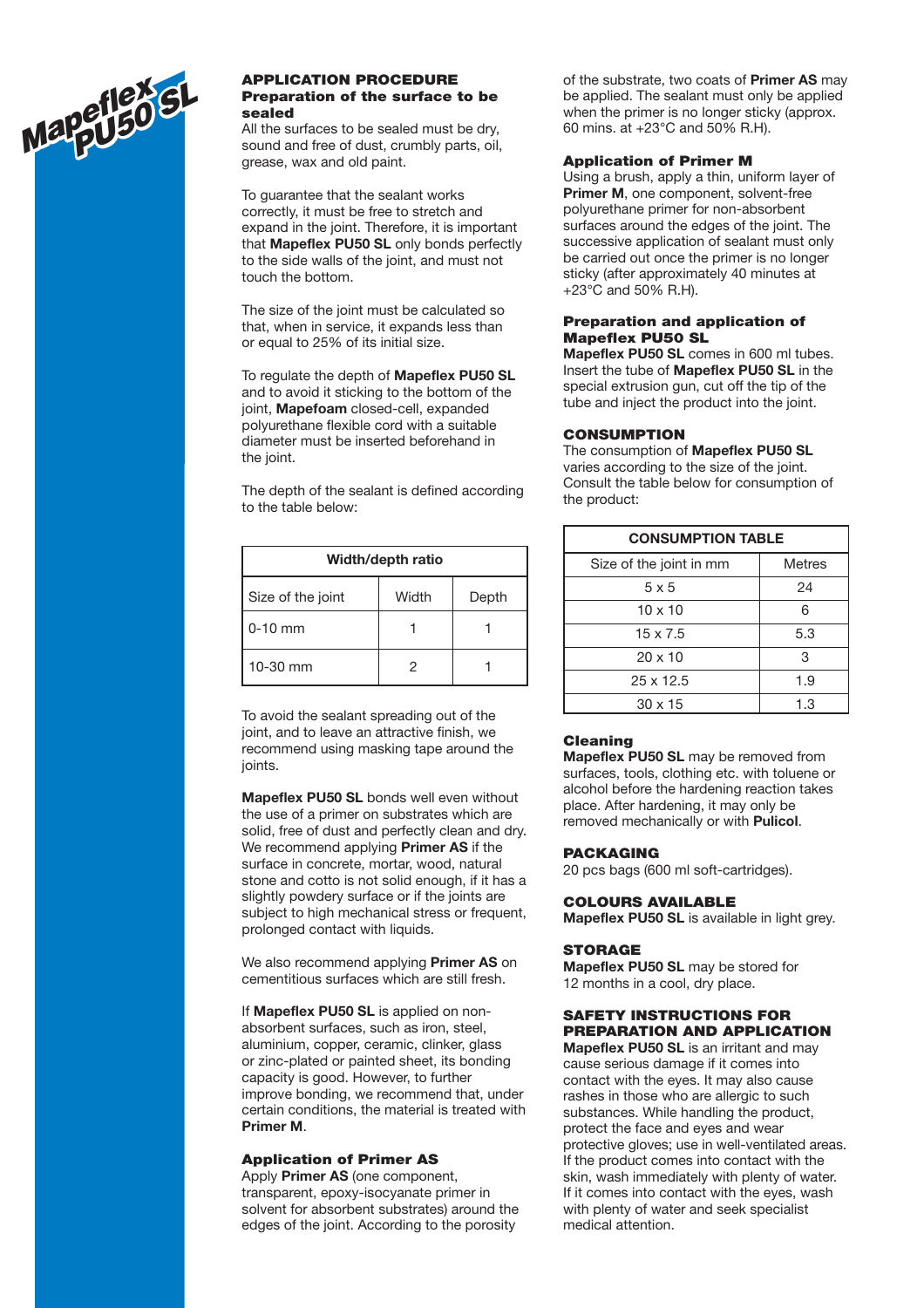# **TECHNICAL DATA (typical values)**

|  | <b>PRODUCT IDENTITY</b> |
|--|-------------------------|
|  |                         |

| <b>Appearance:</b>                                                                           | self-levelling paste                                                                                                                                                   |  |  |  |
|----------------------------------------------------------------------------------------------|------------------------------------------------------------------------------------------------------------------------------------------------------------------------|--|--|--|
| Colour:                                                                                      | light grey                                                                                                                                                             |  |  |  |
| Density (g/cm <sup>3</sup> ):                                                                | 1.2                                                                                                                                                                    |  |  |  |
| Solid content (%):                                                                           | 97.5                                                                                                                                                                   |  |  |  |
| Brookfield Viscosity at +23°C - 50% R.H. (mPa-s):                                            | $40.000 \pm 5.000$                                                                                                                                                     |  |  |  |
| <b>Storage:</b>                                                                              | 12 months in its original, unopened packaging                                                                                                                          |  |  |  |
| Hazard classification according to EC 1999/45:                                               | harmful.<br>Before using refer to the "Safety instructions for<br>preparation and application" paragraph and the<br>information on the packaging and Safety Data Sheet |  |  |  |
| <b>Customs class:</b>                                                                        | 3909 50 00                                                                                                                                                             |  |  |  |
| APPLICATION DATA (at +23°C - 50% R.H.)                                                       |                                                                                                                                                                        |  |  |  |
| <b>Recommended application temperature range:</b>                                            | from $+5^{\circ}$ C to $+35^{\circ}$ C                                                                                                                                 |  |  |  |
| <b>Dust dry:</b>                                                                             | approx. 1 hour 30 minutes                                                                                                                                              |  |  |  |
| <b>Final setting after:</b>                                                                  | 24 hours per 2 mm of thickness                                                                                                                                         |  |  |  |
| Set to light foot traffic:                                                                   | dependant on the depth of the joint                                                                                                                                    |  |  |  |
| <b>FINAL PERFORMANCES</b>                                                                    |                                                                                                                                                                        |  |  |  |
| Shore A hardness (DIN 53505):                                                                | 20                                                                                                                                                                     |  |  |  |
| Tensile strength (DIN 53504S3a) (N/mm <sup>2</sup> )<br>$-$ after 7 days at $+23^{\circ}$ C: | 2.3                                                                                                                                                                    |  |  |  |
| Elongation at break (DIN 53504S3a) (%)<br>$-$ after 7 days at $+23^{\circ}$ C:               | > 1,000                                                                                                                                                                |  |  |  |
| <b>Resistance to UV rays:</b>                                                                | excellent                                                                                                                                                              |  |  |  |
| In service temperature:                                                                      | from -20 $\degree$ C to +70 $\degree$ C                                                                                                                                |  |  |  |
| Elongation in service (continuous use) (%):                                                  | 25                                                                                                                                                                     |  |  |  |
| <b>Classification according to ISO 11600:</b>                                                | class F - 25 - LM                                                                                                                                                      |  |  |  |
| Modulus of elasticity at +23°C (ISO 8339) (N/mm <sup>2</sup> ):                              | 0.32                                                                                                                                                                   |  |  |  |
| Modulus of elasticity at -20°C (ISO 8339) (N/mm <sup>2</sup> ):                              | 0.37                                                                                                                                                                   |  |  |  |